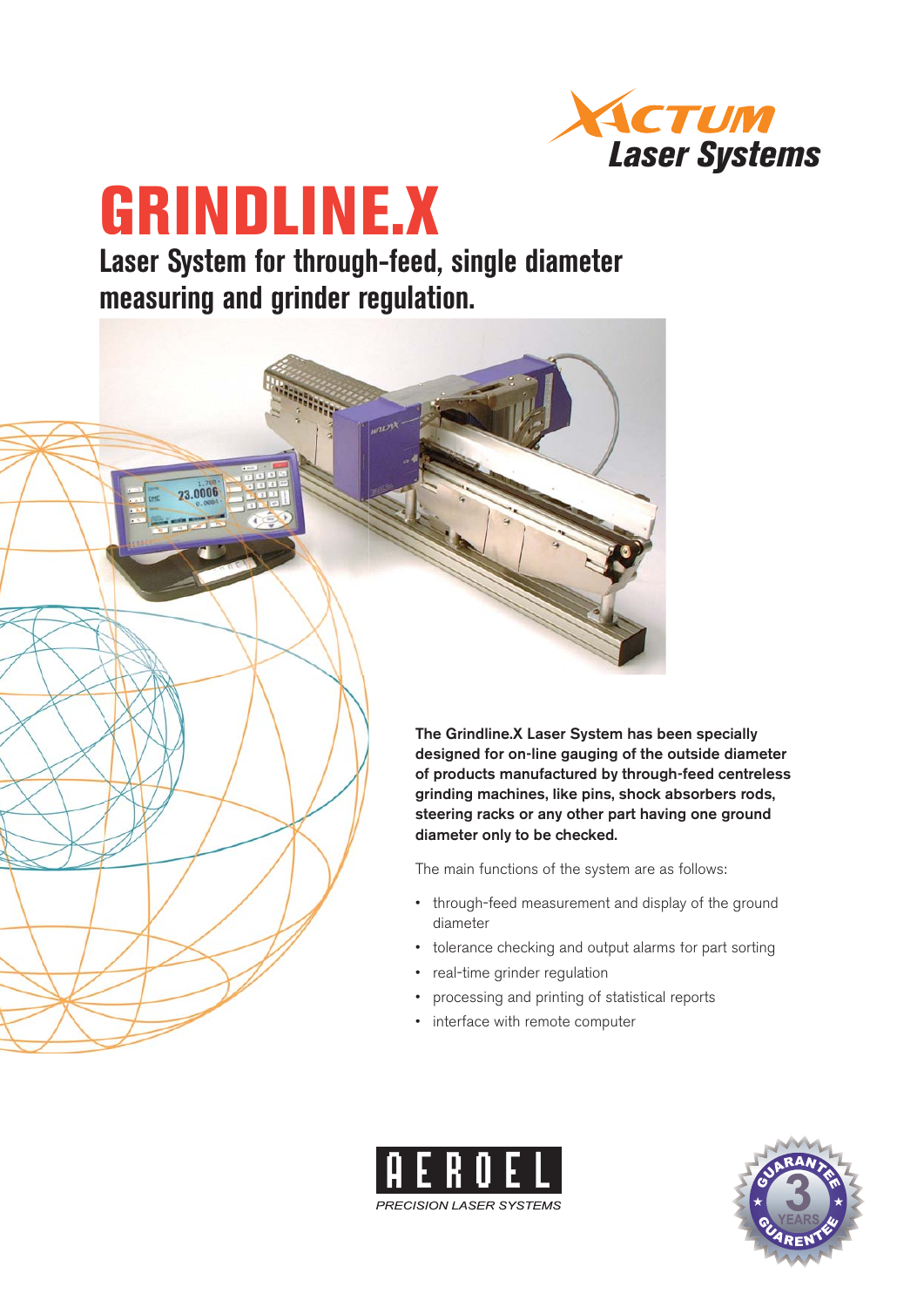## **How does it works ?**

The Grindline.X System is based on a Xactum Laser Gauge installed at the output of the grinder, which measures the finished diameter of the part after the machining process. The ground parts, after cleaning by blowing away the water and oil emulsion, are made to pass through the laser beam, to carry out hundreds of measurements distributed along the axis of the piece. The signals coming from the gauge are processed by the software: thanks to advanced processing and filtering techniques, the Grindline software only extracts those measurements carried out on ground lengths, thus ignoring shape irregularities that might otherwise compromise the result. Chamfers, grooves, threads and even through holes or drops of emulsion on the work piece are not able to deceive the system.

The measured diameter is displayed and compared with the pre-set nominal value: if the process drifts beyond the pre-set control limits, the Grindline software automatically adjusts the grinder, recovering the wheel wearing so as to keep the product always within the desired tolerance limits.

Should the grinder control be impossible or ineffective, it's still possible to reject any out of tolerance part, as the system provides suitable output signals to drive sorting or/and rejecting devices.

The results of measurements are stored and processed in real time: by connecting a standard printer to the CE-100 panel, it is possible to get effective statistical reports related to each operator-selected batch. Through an Ethernet or RS232 serial line, a remote computer can be used to download the measured data or to programme the system.

## **Benefits**

- **Zero-defect production**: the 100% inspection allows out-oftolerance parts to be detected and discarded, avoiding any risk of rejects or later complaints.
- **Reduction of scrap**: the real-time grinder regulation prevents machining out-of-tolerance pieces.
- **Labour savings**: the unsupervised automatic control makes lighter work for the grinder operating staff.
- **Quality certification made easier**: the on-line gauging makes random sample checks redundant and allows the printing of detailed reports to prove Product Quality and Process Capability.

# **System configuration**

The Grindline.X system uses single-axis Xactum Laser Gauges.

### **The Basic system is composed of:**

- **XLS40** or **XLS80** Xactum Laser Gauge
- **CE-100**, Operator's Interface Panel, 19" Rack mount version
- **Grindline.X software** (basic module) pre-installed in the Gauge
- 5 m long connecting cable

### **Some options and accessories available to complete the system are:**

- Additional software for for grinder feed-back
- Additional software for statistical reporting
- Compressed air windows with filters and adjusting valve
- Air blowing device for part cleaning
- Belt conveyor to drive parts through the laser gauge
- Extension cables
- Gauge Calibration Report

# **Advantages**

- **Excellent flexibility**: thanks to its wide measuring range and to the exclusive data processing software, the system enables gauging a number of parts with different shape and dimensions without specific dedication. **•**
- **Through-feed capability**: the non-contact operating principle enables 100% inspection without having to stop the component. **•**
- **High gauging speed**: getting an excellent repeatability in a short measuring time makes the on-line application consistent with high production rates. **•**
- **High precision**: a patented self-calibration device guarantees permanent gauge accuracy with no re-mastering required. **•**
- **Insensitive to ambient temperature changes**: the selfcalibration device automatically compensates any drift due to room temperature changes, making the gauge ideal for use in the workshop. **•**
- **Turnkey solutions**: Aeroel supplies a wide range of accessories for cleaning and moving the part, assuring a high overall system performance. **•**
- **Competitive price**: the through-feed gauging doesn't involve complicated and costly handling devices, making the cost/ benefits ratio even more favourable. **•**
- **Reliability and long life**: the optical gauging avoids all wearing and adjusting problems associated with touch probes; the solid state laser source warrants long operational life. **•**





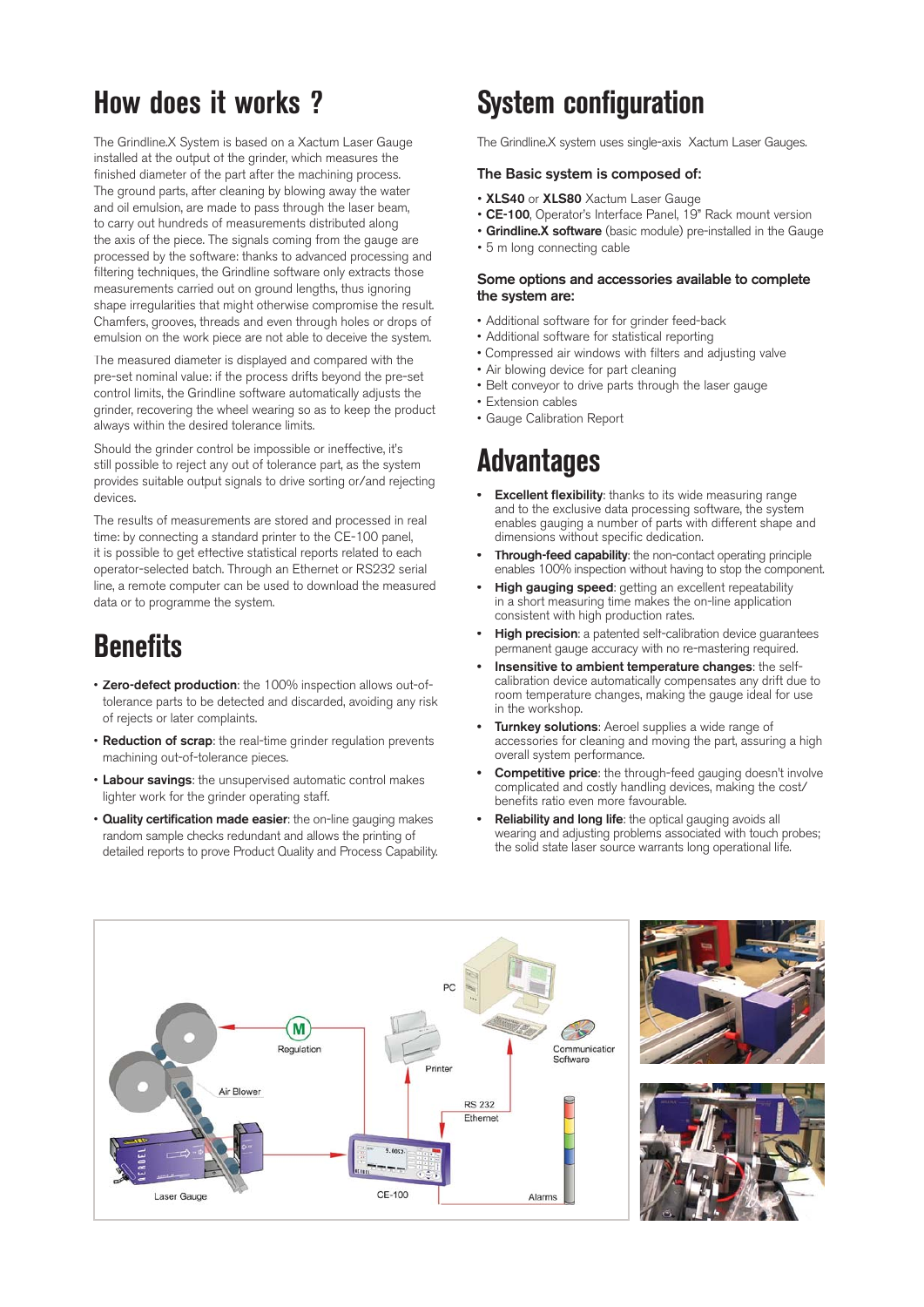# **The Grindline.X Software**

The Grindline.X software is pre-loaded inside the Xactum gauge and, thanks to its modular structure (basic package + optional Regulation and Statistics) it can meet all operational requirements. Special care has been taken to ensure that the system is easy to use and simple to program even by nonexperts. Through the CE-100 Interface Panel, the operator



uses function keys and pop-up menus to select the various functions or to enter the numerical values requested by the program.

### **The basic package includes the following functions:**

- Display of the measured diameter and of the shift from the nominal diameter.
- 3 measured values can be simultaneously displayed on the screen.
- Automatic recognition of ground lengths and filtering of all shape irregularities.
- Selection of the transportation mode between "separate parts" or "pushing parts".
- In "separate parts" mode the shape check (cylindrically) is possible and the software is also able to ignore non-axissymmetrical irregularities like grooves or radial holes.
- Several consecutive parts can be included in the average, to improve measuring repeatability even at higher grinding rates.
- Nominal diameter and tolerance programming.
- Out-of-tolerance alarms (Go/NoGo) and delayed signals for part sorting (Reject/Rework)
- Signal for "unidentified piece" to discard abnormal parts, if any.
- Library of parameters for 1000 different products, directly retrievable by the operator.



password to restrict the programming functions to authorized personnel.

- Ethernet / Rs232 interface for remote programming or data retrieval.
- Multi-lingual menus (Italian, English, French and German).
- Selectable measuring unit (mm or inches) and resolution.
- Pre-programmed factory set-up to facilitate installation and start-up of the system.

### **The additional Process Regulation module (Option 1) features the following functions:**

• Software for automatic diameter regulation, by adjusting the distance between the grinding wheels. • PI (Proportional-Integral)



Language English Francais

Deutsch

actory

mode, using INC (+) or DEC (-) pulse trains, whose number is proportional to the amount of the required correction.

• Regulation is started after having positively checked a real trend to drift from the nominal set-point. • Control parameters

and stored in the product library.



- Automatic backlash recovery, by adding extra pulses each time the correction is reversed.
- To avoid over-regulation, the control routine skips the already machined parts included between the gauge and the wheels.
- Additional input to hold regulation during diamond dressing of the grinding wheel.



### **The additional Statistics module (Option 2) offers the following functions:**

- Processing and printing of a statistical report for each selected batch or order.
- Computing and listing of max, min, avg, Cp and Cpk values of each measured parameter (average diameter and shape error)
- The batch is manually selected by the operator, using the touch keys on the front panel of the CE-10 unit.
- Identification of the order, of nominal value, of tolerance range and counting of parts included in the selected batch.
- Statistics can include all the parts of the batch (good and rejected), or it can be restricted to the good parts only.
- All reports show the date and time